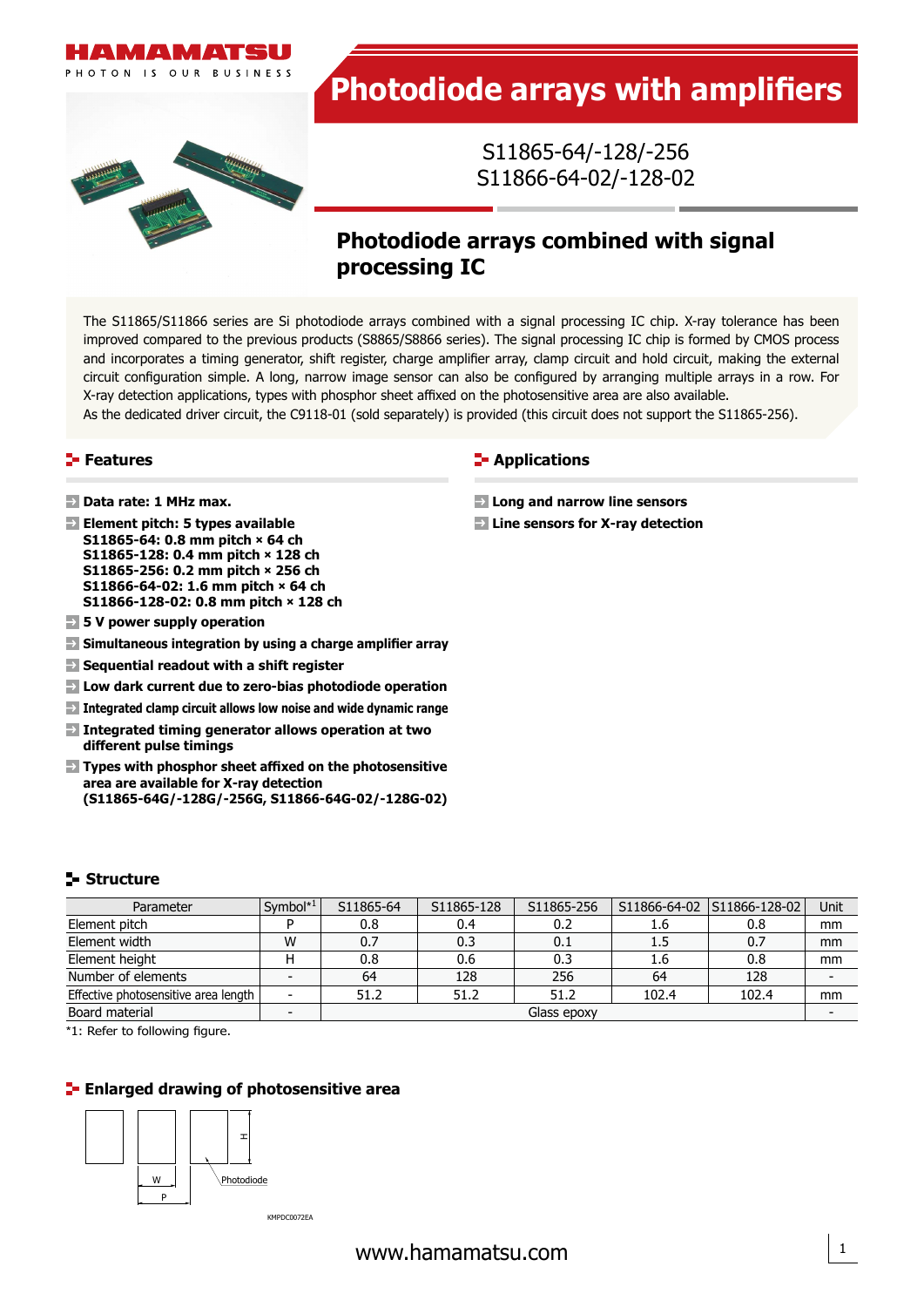#### **Absolute maximum ratings (Ta=25 °C, unless otherwise noted)**

| Parameter                         | Symbol      | Value          | Unit |
|-----------------------------------|-------------|----------------|------|
| Supply voltage                    | Vdd         | $-0.3$ to $+6$ |      |
| Reference voltage                 | Vref        | $-0.3$ to $+6$ | v    |
| Photodiode voltage                | Vpd         | $-0.3$ to $+6$ |      |
| Gain selection terminal voltage   | Vgain       | $-0.3$ to $+6$ | v    |
| Master/slave selection voltage    | <b>Vms</b>  | $-0.3$ to $+6$ |      |
| Clock pulse voltage               | V(CLK)      | $-0.3$ to $+6$ | v    |
| Reset pulse voltage               | V(RESET)    | $-0.3$ to $+6$ |      |
| External start pulse voltage      | V(EXTSP)    | $-0.3$ to $+6$ | v    |
| Operating temperature*2           | Topr        | $-5$ to $+60$  | °C   |
| Storage temperature* <sup>2</sup> | <b>Tstg</b> | $-10$ to $+70$ | °C   |

\*2: No dew condensation

When there is a temperature difference between a product and the surrounding area in high humidity environment, dew condensation may occur on the product surface. Dew condensation on the product may cause deterioration in characteristics and reliability.

Note: Exceeding the absolute maximum ratings even momentarily may cause a drop in product quality. Always be sure to use the product within the absolute maximum ratings.

#### **Recommended terminal voltage (Ta=25 °C)**

| Parameter                       |              | Symbol     | Min.         | Typ. | Max.         | Unit |
|---------------------------------|--------------|------------|--------------|------|--------------|------|
| Supply voltage                  |              | Vdd        | 4.75         |      | 5.25         | v    |
| Reference voltage               |              | Vref       | 4            | 4.5  | 4.6          | v    |
| Photodiode voltage              |              | Vpd        |              | Vref |              | v    |
| Gain selection terminal voltage | High gain    | Vgain      | Vdd - 0.25   | Vdd  | $Vdd + 0.25$ | v    |
|                                 | Low gain     |            | O            |      | 0.4          | v    |
|                                 | High level*3 | <b>Vms</b> | Vdd - 0.25   | Vdd  | $Vdd + 0.25$ | v    |
| Master/slave selection voltage  | Low level*4  |            |              |      | 0.4          | v    |
| Clock pulse voltage             | High level   | V(CLK)     | 3.3          | Vdd  | $Vdd + 0.25$ | v    |
|                                 | Low level    |            | 0            |      | 0.4          | v    |
|                                 | High level   |            | 3.3          | Vdd  | $Vdd + 0.25$ | v    |
| Reset pulse voltage             | Low level    | V(RESET)   | 0            |      | 0.4          | v    |
|                                 | High level   |            | $Vdd - 0.25$ | Vdd  | $Vdd + 0.25$ | v    |
| External start pulse voltage    | Low level    | V(EXTSP)   |              |      | 0.4          | v    |

\*3: Parallel

\*4: Serial at 2nd or later stages

### **Electrical characteristics [Ta=25 °C, Vdd=5 V, V(CLK)=V(RESET)=5 V]**

|                                                         | Parameter                 | Symbol | Min. | Typ. | Max.  | Unit    |
|---------------------------------------------------------|---------------------------|--------|------|------|-------|---------|
| Clock pulse frequency*5                                 |                           | f(CLK) | 40   |      | 4000  | kHz     |
|                                                         | S11865-64, S11866-64-02   | LR     |      |      | 14678 |         |
| Line rate* <sup>6</sup>                                 | S11865-128, S11866-128-02 |        |      |      | 7568  | lines/s |
|                                                         | S11865-256                |        |      |      | 3844  |         |
| Output impedance                                        |                           | Zo     |      |      |       | kΩ      |
|                                                         | S11865-64, S11866-64-02   | Ic     |      | 16   |       |         |
| Current consumption                                     | S11865-128, S11866-128-02 |        |      | 30   |       | mA      |
|                                                         | S11865-256                |        |      | 60   |       |         |
| High gain<br>Charge amp feedback capacitance Library 31 |                           | Cf     |      | 0.5  |       |         |
|                                                         |                           |        |      |      |       | pF      |

\*5: Video data rate is 1/4 of clock pulse frequency f(CLK).

\*6: The values depend on the clock pulse frequency.

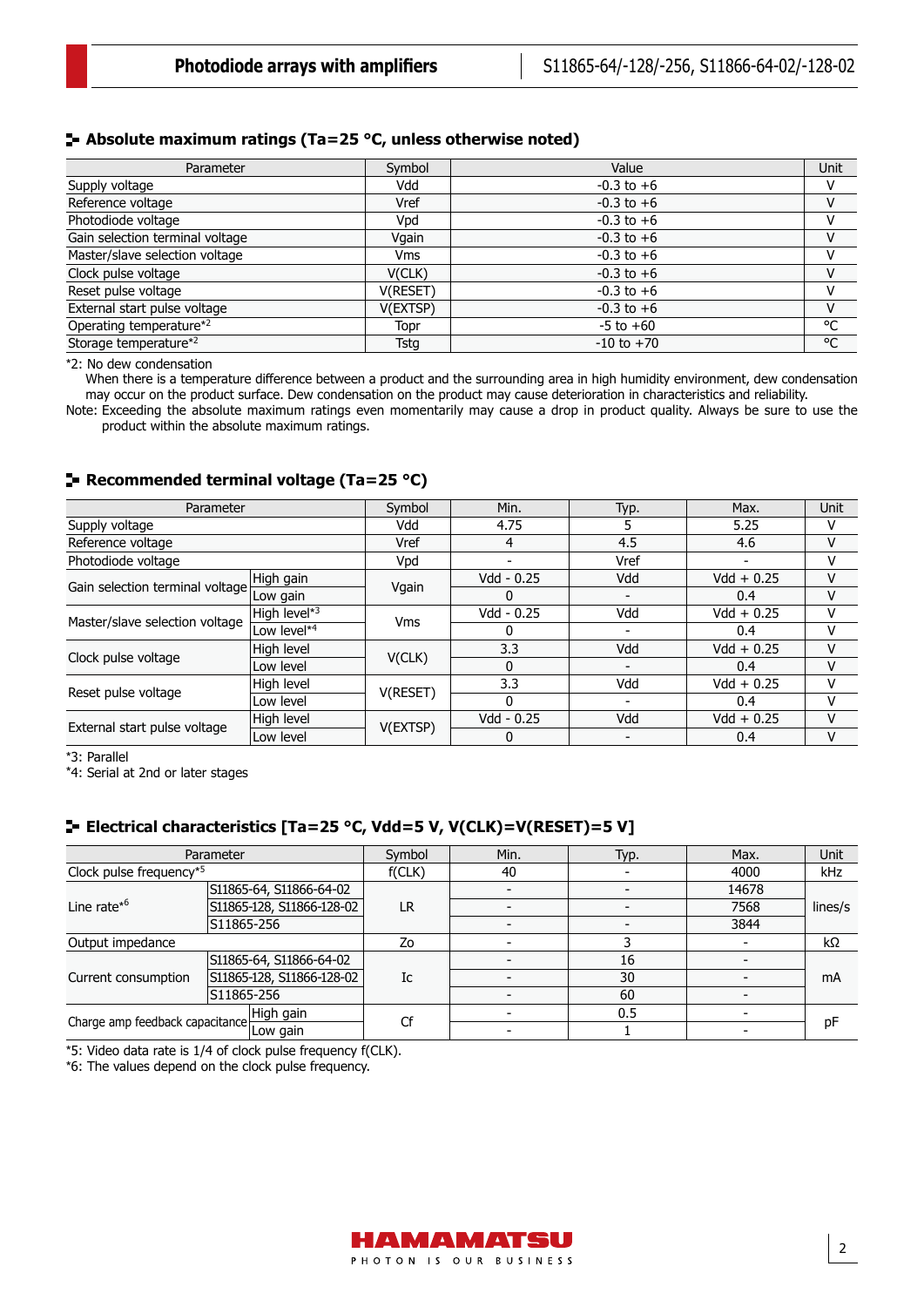3

#### **E** Electrical and optical characteristics [Ta=25 °C, Vdd=5 V, V(CLK)=V(RESET)=5 V, Vgain=5 V (High gain), 0 V (Low gain)]

| S11865-64/-128/-256           |           |             |                          |             |                          |      |                          |                          |                          |                |                          |               |
|-------------------------------|-----------|-------------|--------------------------|-------------|--------------------------|------|--------------------------|--------------------------|--------------------------|----------------|--------------------------|---------------|
|                               |           |             |                          |             |                          |      |                          |                          |                          |                |                          |               |
|                               |           |             |                          | S11865-64   |                          |      | S11865-128               |                          |                          | S11865-256     |                          | Unit          |
| Parameter                     |           | Symbol      | Min.                     | Typ.        | Max.                     | Min. | Typ.                     | Max.                     | Min.                     | Typ.           | Max.                     |               |
| Spectral response range       |           | Λ           |                          | 200 to 1000 |                          |      | 200 to 1000              |                          |                          | 200 to 1000    |                          | nm            |
| Peak sensitivity wavelength   |           | $\lambda p$ | $\overline{\phantom{0}}$ | 720         | $\overline{a}$           |      | 720                      | $\overline{\phantom{0}}$ | $\overline{\phantom{0}}$ | 720            | $\overline{\phantom{0}}$ | nm            |
| Dark output voltage*7         | High gain | Vd          | $\overline{\phantom{0}}$ | 0.01        | 0.2                      | -    | 0.01                     | 0.2                      | $\overline{\phantom{0}}$ | 0.01           | 0.2                      | mV            |
|                               | Low gain  |             | $\overline{\phantom{0}}$ | 0.005       | 0.1                      | -    | 0.005                    | 0.1                      | -                        | 0.005          | 0.1                      |               |
| Saturation output voltage     |           | Vsat        | 3.0                      | 3.5         | -                        | 3.0  | 3.5                      | $\overline{\phantom{a}}$ | 3.0                      | 3.5            |                          | v             |
|                               | High gain | Esat        | $\overline{\phantom{0}}$ | 0.8         | 1.0                      |      | 2.4                      | 3.0                      | $\overline{\phantom{0}}$ | 15             | 19                       |               |
| Saturation exposure*8         | Low gain  |             | $\overline{\phantom{a}}$ | 1.6         | 2.0                      | -    | 4.8                      | 6.0                      | $\overline{\phantom{0}}$ | 30             | 37.5                     | $m/x$ s       |
|                               | High gain | Sw          | 3520                     | 4400        | $\overline{\phantom{0}}$ | 1200 | 1500                     | $\overline{\phantom{a}}$ | 200                      | 250            | $\overline{\phantom{a}}$ |               |
| Photosensitivity              | Low gain  |             | 1760                     | 2200        | $\blacksquare$           | 600  | 750                      | $\overline{\phantom{0}}$ | 100                      | 125            |                          | $V/k \cdot s$ |
| Photoresponse nonuniformity*9 |           | <b>PRNU</b> | $\overline{\phantom{a}}$ | -           | ±10                      | -    | $\overline{\phantom{a}}$ | ±10                      | $\overline{\phantom{0}}$ | $\blacksquare$ | ±10                      | $\frac{0}{0}$ |
| Noise $*10$                   | High gain | N           |                          | 1.3         | 2.0                      | -    | 1.0                      | 1.5                      | $\overline{\phantom{0}}$ | 0.8            | 1.2                      | mV rms        |
|                               | Low gain  |             | $\overline{\phantom{0}}$ | 0.7         | 1.1                      |      | 0.6                      | 0.9                      | $\blacksquare$           | 0.5            | 0.75                     |               |
| Output offset voltage*11      |           | Voffset     | $\blacksquare$           | Vref        | $\blacksquare$           | -    | Vref                     | $\overline{\phantom{0}}$ | $\overline{\phantom{0}}$ | Vref           | $\overline{\phantom{0}}$ | v             |

| S11866-64-02/-128-02          |           |             |       |              |                          |      |               |                |          |
|-------------------------------|-----------|-------------|-------|--------------|--------------------------|------|---------------|----------------|----------|
|                               |           |             |       | S11866-64-02 |                          |      | S11866-128-02 |                |          |
| Parameter                     |           | Symbol      |       |              |                          |      |               |                | Unit     |
|                               |           |             | Min.  | Typ.         | Max.                     | Min. | Typ.          | Max.           |          |
| Spectral response range       |           | ۸           |       | 200 to 1000  |                          |      | 200 to 1000   |                | nm       |
| Peak sensitivity wavelength   |           | λp          |       | 720          |                          |      | 720           | -              | nm       |
| Dark output voltage*7         | High gain | Vd          |       | 0.01         | 0.2                      |      | 0.01          | 0.2            | mV       |
|                               | Low gain  |             |       | 0.005        | 0.1                      |      | 0.005         | 0.1            |          |
| Saturation output voltage     |           | Vsat        | 3     | 3.5          |                          | 3    | 3.5           |                | v        |
| Saturation exposure*8         | High gain | Esat        |       | 0.2          | 0.25                     |      | 0.8           | 1.0            | $m/x$ s  |
|                               | Low gain  |             |       | 0.4          | 0.5                      |      | 1.6           | 2.0            |          |
| Photosensitivity              | High gain | Sw          | 14400 | 18000        | $\qquad \qquad$          | 3520 | 4400          | $\blacksquare$ | $V/lx$ s |
|                               | Low gain  |             | 7200  | 9000         |                          | 1760 | 2200          |                |          |
| Photoresponse nonuniformity*9 |           | <b>PRNU</b> |       |              | ±10                      |      |               | ±10            | $\%$     |
| $Noise*10$                    | High gain | N           |       | 2.0          | 3.0                      |      | 1.3           | 2.0            | mV rms   |
|                               | Low gain  |             |       | 1.1          | 1.7                      |      | 0.7           | 1.1            |          |
| Output offset voltage*11      |           | Voffset     |       | Vref         | $\overline{\phantom{0}}$ |      | Vref          |                | v        |

\*7: Integration time Ts=1 ms

\*8: Measured with a 2856 K tungsten lamp.

\*9: Photoresponse nonuniformity (PRNU) is the output nonuniformity that occurs when the photosensitive area is uniformly illuminated by light which is approx. 50% of the saturation level. PRNU is defined as follows:

 $PRNU = \Delta X/X \times 100$  [%]

X: average output of all elements, ∆X: difference between X and the maximum or minimum output, whichever is larger.

\*10: Measured with a video data rate of 50 kHz and Ts=1 ms in dark state.

\*11: Video output is negative-going output with respect to the output offset voltage.

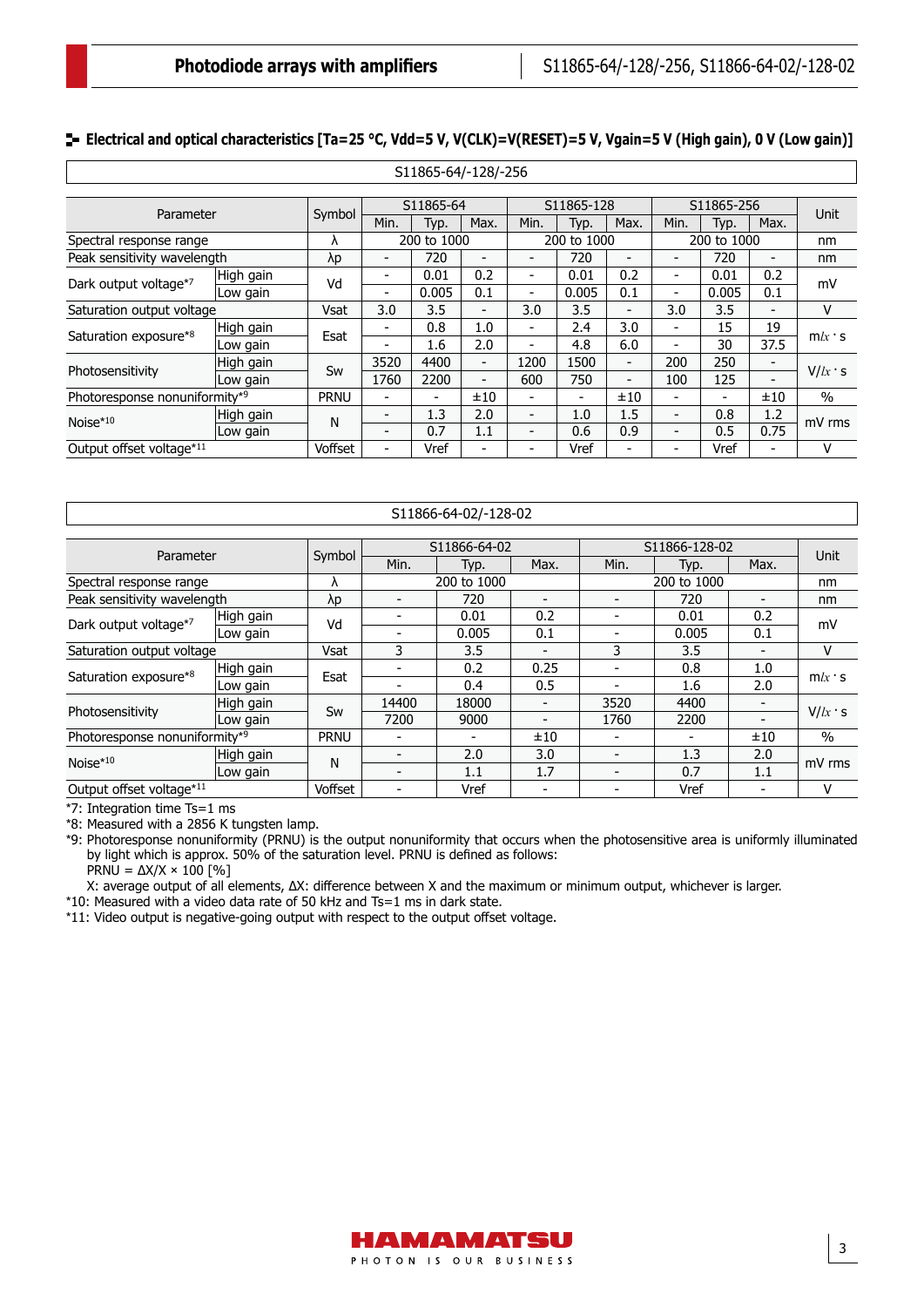

#### **P**-Output waveform of one element

### **F** Spectral response (typical example)



KMPDB0220EB

When silicone resin is applied (for attaching a fluorescent screen)



KMPDB0421EA

When the fluorescent screen is attached, the spectral response becomes smooth due to the effects of the adhesive resin.

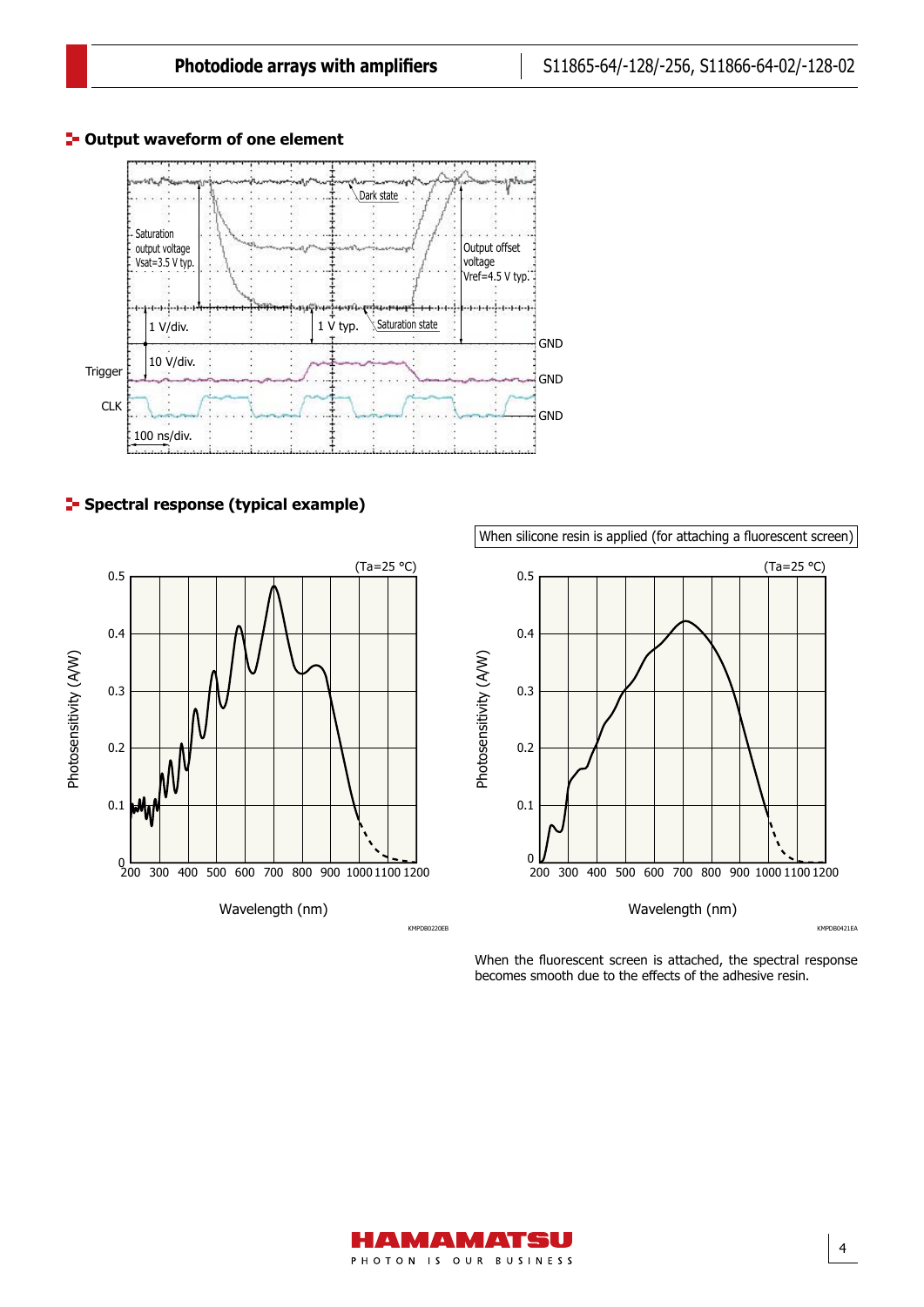

# **(measurement example)**

# **(typical example)**

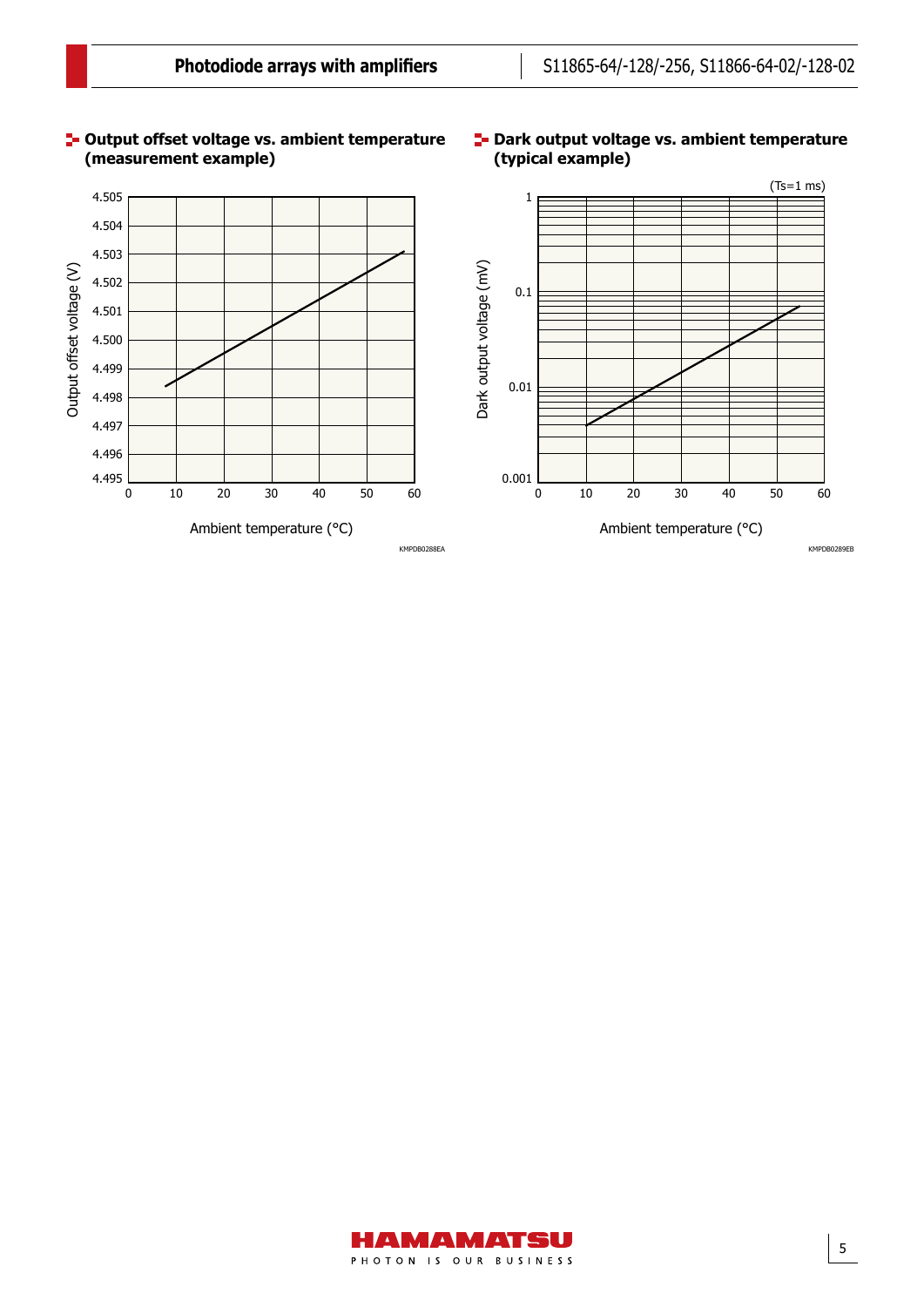#### **Block diagram**



KMPDC0153EA

6



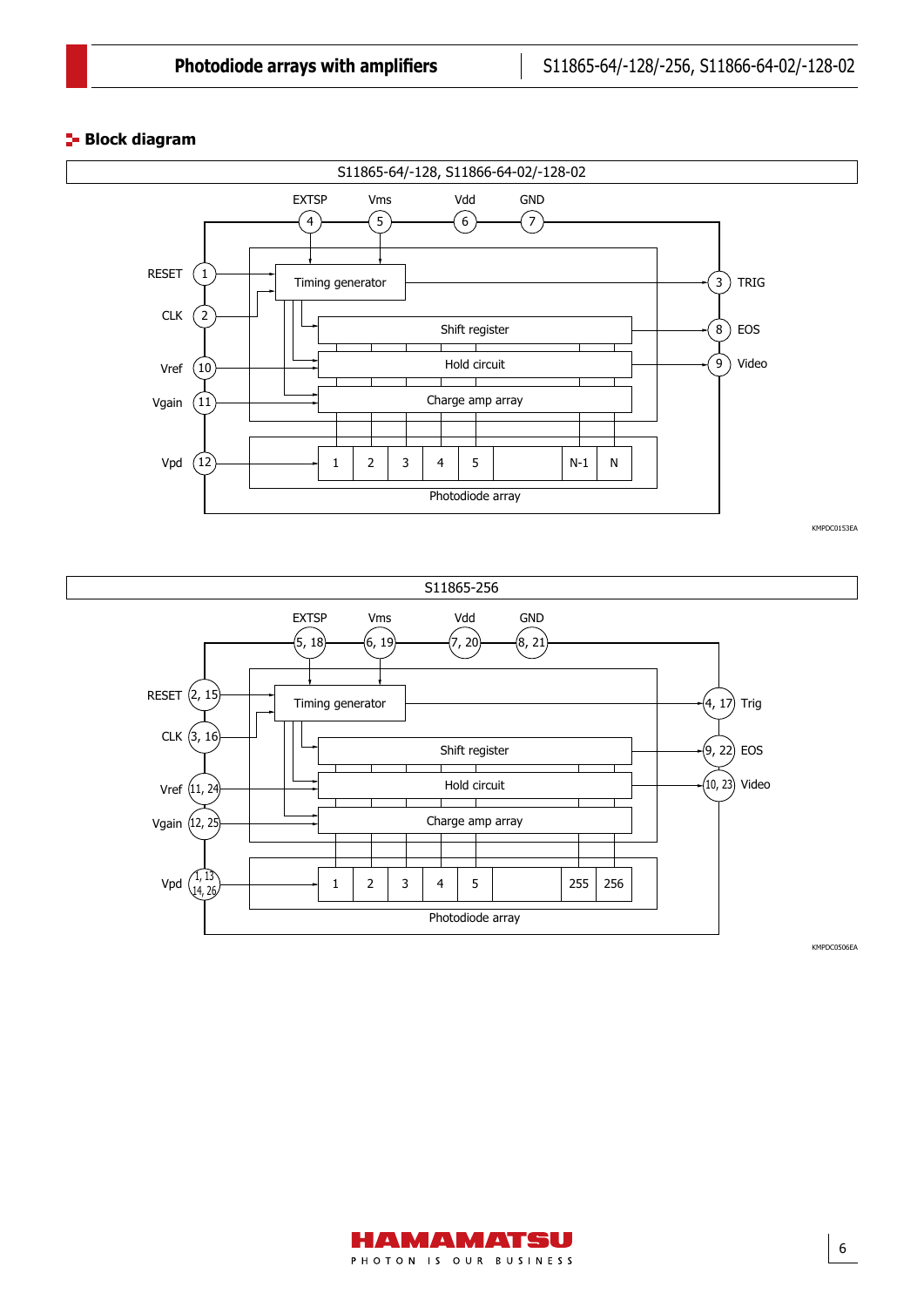## **Timing chart** Timing chart



Parameter Symbol Min. Typ. Max. Unit Clock pulse width the control of the clock pulse width the clock pulse width the clock pulse width the clock pulse width the clock pulse width the clock pulse width the clock pulse width the clock pulse width the clock pul Clock pulse rise/fall times tr(CLK), tf(CLK) 0 20 30 ns Reset pulse width 1 tpw(RESET1) 21 - CLK<br>Reset pulse width 2 tpw(RESET2) 20 - CLK Reset pulse width 2 the control of the control of the the the two texts are the control of the control of the control of the texts of club control of the control of the texts of control of the texts of control of the texts Reset pulse rise/fall times<br>
Clock pulse-reset pulse timing 1 to the set of the set of the set of the set of the set of the set of the set of the set of the set of the set of the set of the set of the set of the set of the Clock pulse-reset pulse timing 1 t1 -20 0 20 ns Clock pulse-reset pulse timing 2 t2 t2 -20 0 20 ns

1. The internal timing circuit starts operation at the falling edge of CLK immediately after a RESET pulse goes Low.

2. When the falling edge of each CLK is counted as "1 clock", the video signal of the 1st channel appears between "18.5 clocks and 20.5 clocks". Subsequent video signals appear every 4 clocks.

3. The trigger pulse for the 1st channel rises at a timing of 19.5 clocks and then rises every 4 clocks. The rising edge of each trigger pulse is the recommended timing for data acquisition.

4. Signal charge integration time equals the High period of a RESET pulse. However, the charge integration does not start at the rise of a RESET pulse but starts at the fall of the 8th clock after the rise of the RESET pulse and ends at the fall of the 8th clock after the fall of the RESET pulse.

After the RESET pulse next changes from High to Low, signals integrated within this period are sequentially read out as time-series signals by the shift register operation. The rise and fall of a RESET pulse must be synchronized with the rise of a CLK pulse, but the rise of a RESET pulse must be set outside the video output period. One cycle of RESET pulses cannot be set shorter than the time equal to "16.5 + 4  $\times$  N (number of elements)" clocks.

5. The video signal after an EOS signal output becomes a high impedance state, and the video output will be indefinite.

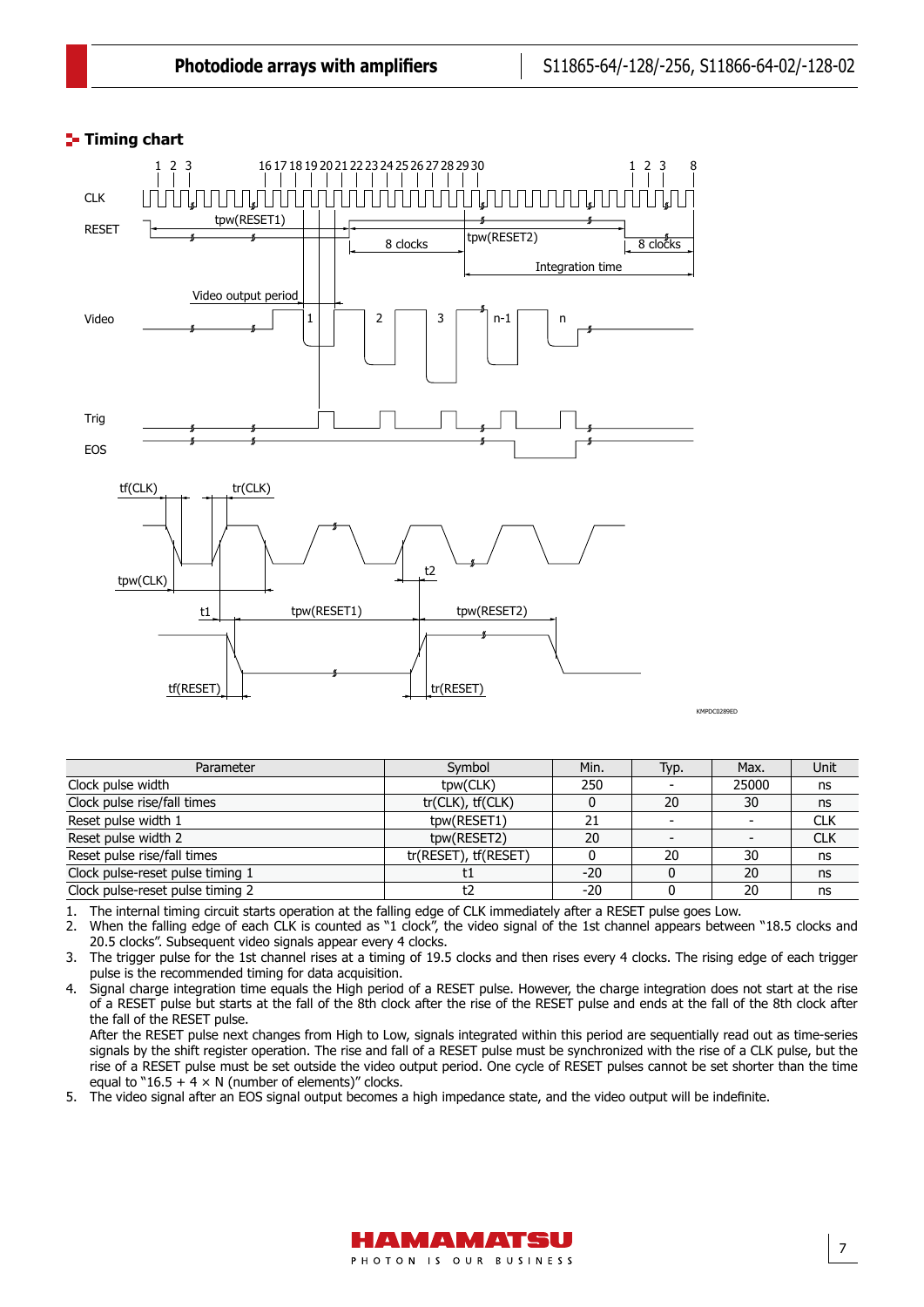8

KMPDA0191EE

## **P** Dimensional outlines (unit: mm)





Tolerance unless otherwise noted: ±0.2

\* Length from board bottom to photosensitive area center

Board: G10 glass epoxy

- Connector: JAE (Japan Aviation Electronics lndustry, Limited)
	- PS-26PE-D4LT1-PN1

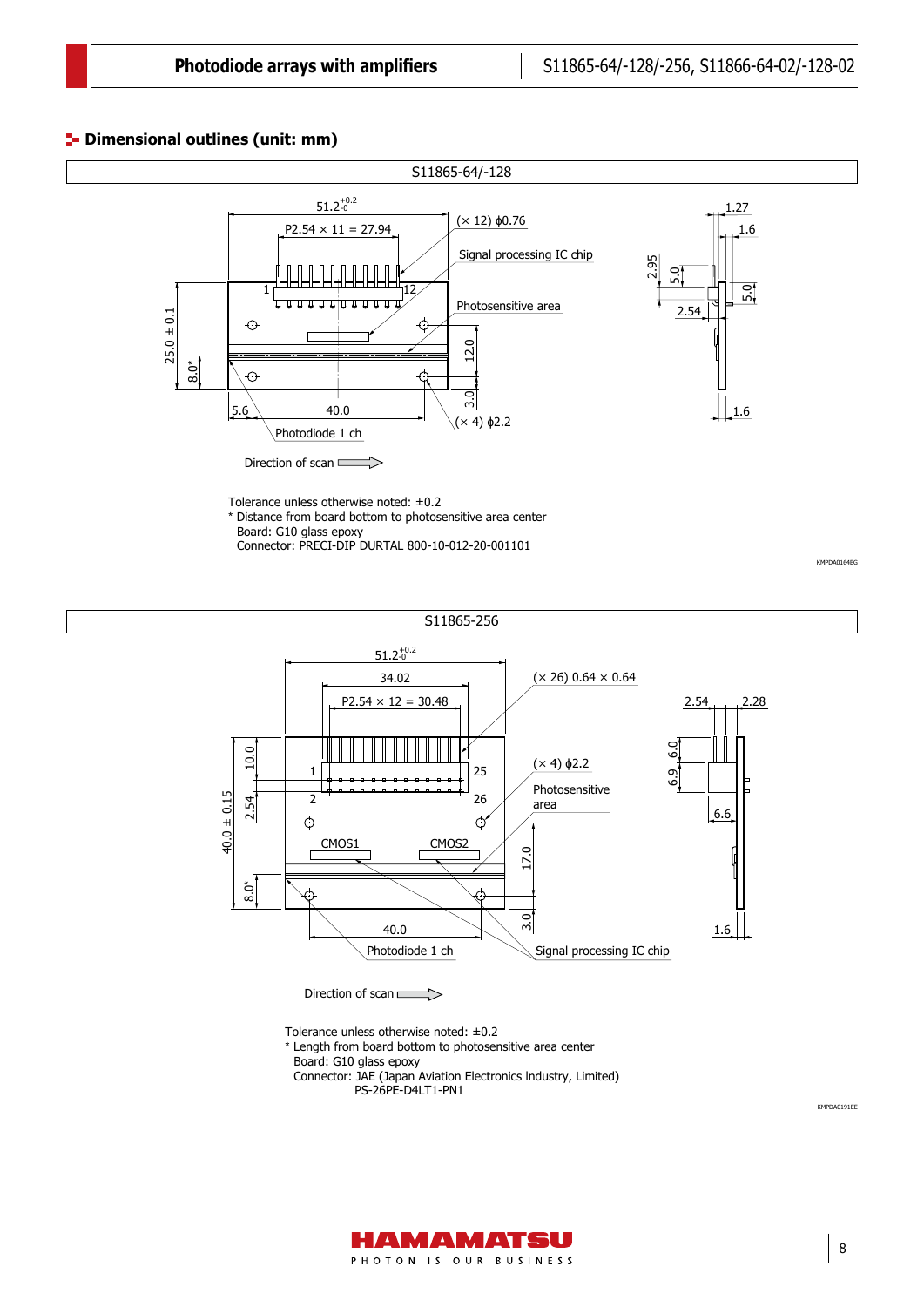

#### **Pin connections**

| S11865-64/-128, S11866-64-02/-128-02 |              |                                       |                                            |  |  |  |
|--------------------------------------|--------------|---------------------------------------|--------------------------------------------|--|--|--|
| Pin no.                              | Symbol       | Name                                  | <b>Note</b>                                |  |  |  |
|                                      | <b>RESET</b> | Reset pulse                           | Pulse input                                |  |  |  |
|                                      | <b>CLK</b>   | Clock pulse                           | Pulse input                                |  |  |  |
|                                      | Trig         | Trigger pulse                         | Positive-going pulse output                |  |  |  |
| 4                                    | <b>EXTSP</b> | External start pulse                  | Pulse input                                |  |  |  |
| 5.                                   | <b>Vms</b>   | Master/slave selection supply voltage | Voltage input                              |  |  |  |
| 6                                    | Vdd          | Supply voltage                        | Voltage input                              |  |  |  |
|                                      | <b>GND</b>   | lGround                               |                                            |  |  |  |
| 8                                    | <b>EOS</b>   | End of scan                           | Negative-going pulse output                |  |  |  |
| q                                    | Video        | Video output                          | Negative-going output with respect to Vref |  |  |  |
| 10                                   | Vref         | Reference voltage                     | Voltage input                              |  |  |  |
| 11                                   | Vgain        | Gain selection terminal voltage       | Voltage input                              |  |  |  |
| 12                                   | Vpd          | Photodiode voltage                    | Voltage input                              |  |  |  |
|                                      |              |                                       |                                            |  |  |  |

|         | S11865-256   |         |                   |                                |                                 |  |  |
|---------|--------------|---------|-------------------|--------------------------------|---------------------------------|--|--|
| Pin no. | CMOS1        | Pin no. | CMOS <sub>2</sub> | Name                           | <b>Note</b>                     |  |  |
|         | Vpd          | 14      | Vpd               | Photodiode voltage             | Voltage input                   |  |  |
| 2       | <b>RESET</b> | 15      | <b>RESET</b>      | Reset pulse                    | Pulse input                     |  |  |
| 3       | <b>CLK</b>   | 16      | <b>CLK</b>        | Clock pulse                    | Pulse input                     |  |  |
| 4       | Trig         | 17      | Trig              | Trigger pulse                  | Positive-going pulse output     |  |  |
| 5.      | <b>EXTSP</b> | 18      | <b>EXTSP</b>      | External start pulse           | Pulse input                     |  |  |
| 6       | <b>Vms</b>   | 19      | <b>Vms</b>        | Master/slave selection voltage | Voltage input                   |  |  |
|         | Vdd          | 20      | Vdd               | Supply voltage                 | Voltage input                   |  |  |
| 8       | <b>GND</b>   | 21      | <b>GND</b>        | lGround                        |                                 |  |  |
| 9       | <b>EOS</b>   | 22      | <b>EOS</b>        | End of scan                    | Negative-going pulse output     |  |  |
| 10      | Video        | 23      | Video             | Video output                   | Negative-going output from Vref |  |  |
| 11      | Vref         | 24      | Vref              | Reference voltage              | Voltage input                   |  |  |
| 12      | Vgain        | 25      | Vgain             | Gain selection voltage         | Voltage input                   |  |  |
| 13      | Vpd          | 26      | Vpd               | Photodiode voltage             | Voltage input                   |  |  |

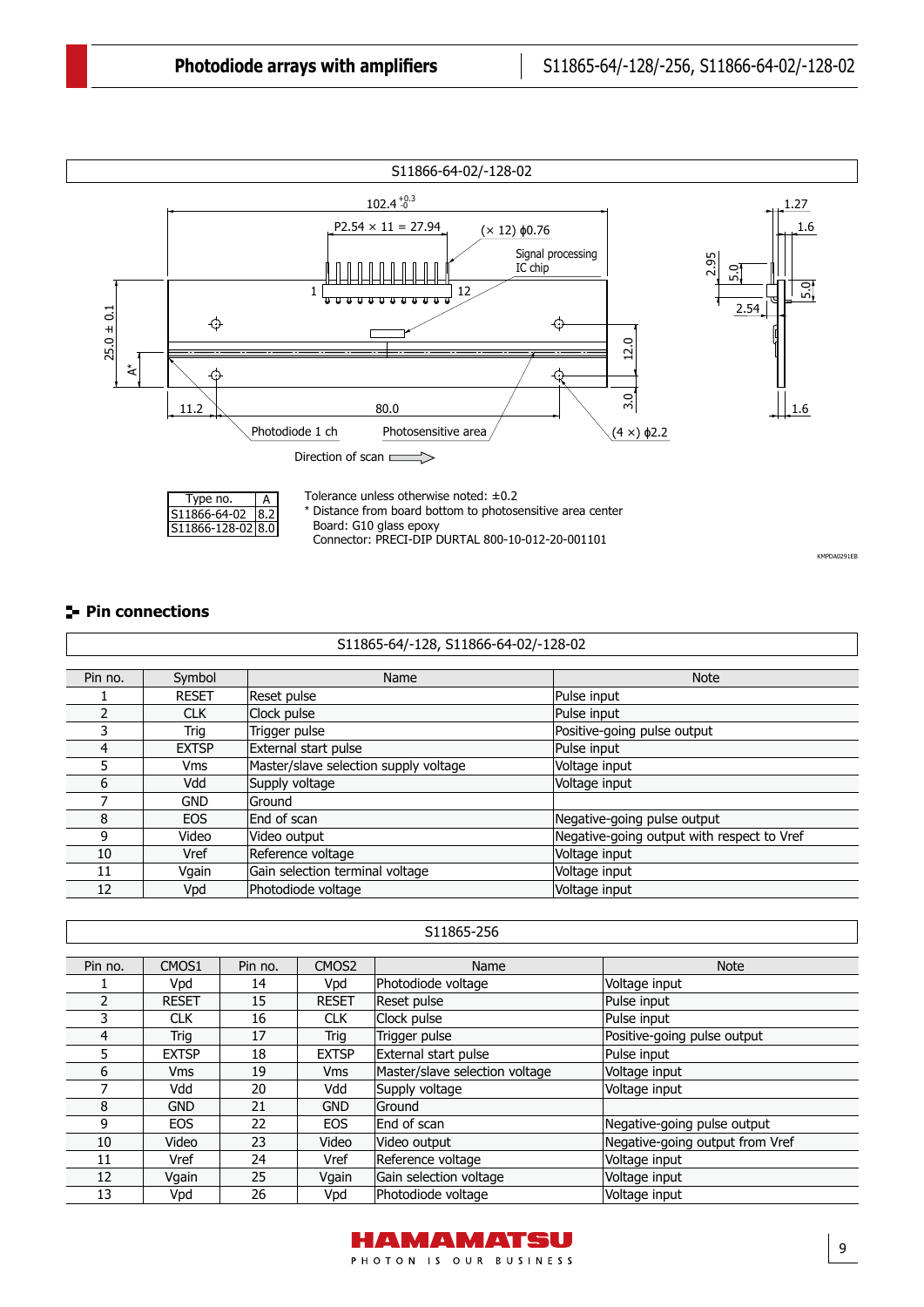#### **F** Gain selection terminal voltage setting

Vdd: High gain (Cf=0.5 pF) GND: Low gain (Cf=1 pF)

#### **Setting for each readout method**

S11865-64/-128, S11866-64-02/-128-02

Set to A in the table below in most cases.

Connection example

To serially read out signals from two or more sensors linearly connected, set the 1st sensor to A and the 2nd or later sensors to B. The CLK and RESET pulses should be shared with each sensor and the video output terminal of each sensor connected together.

Connection example (parallel readout)



KMPDC0288EB

| Setting<br>the property of the control of | Readout method                                               | Vms | <b>EXTSP</b>                         |
|-------------------------------------------|--------------------------------------------------------------|-----|--------------------------------------|
|                                           | All stages of parallel readout, serial readout at 1st sensor | Vdd | Vdd                                  |
|                                           | Serial readout at 2nd and later sensors                      | GND | Preceding sensor EOS should be input |

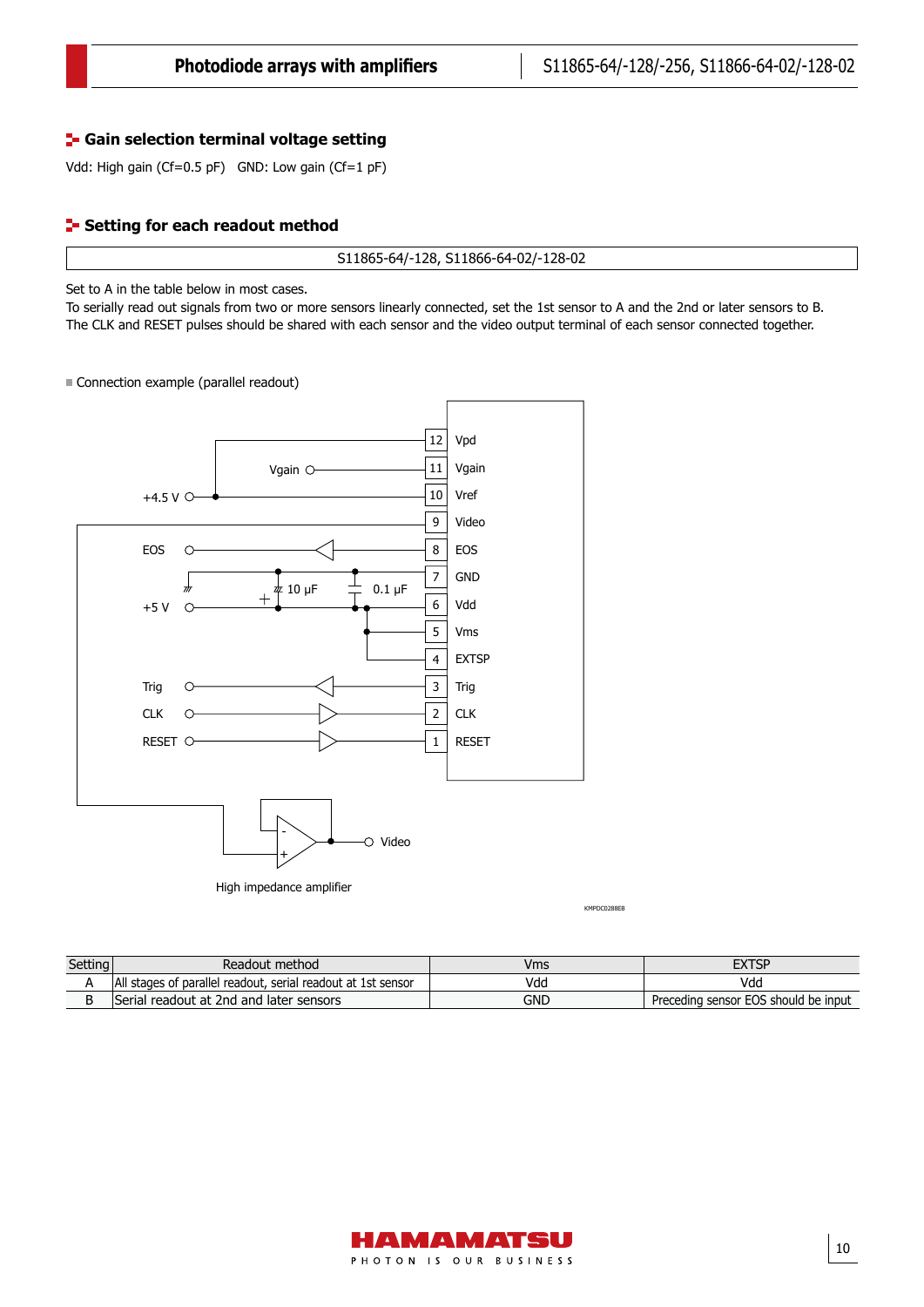#### S11865-256

Signals of channels 1 through 126 are output from CMOS1, while signals of channels 129 through 256 are output from CMOS2. The following two readout methods are available.

#### (1) Serial readout method

CMOS1 and CMOS2 are connected in serial and the signals of channels 1 through 256 are sequentially read out from one output line. Set CMOS1 as in "A" in the table below, and set CMOS2 as in "B". CMOS1 and CMOS2 should be connected to the same CLK and RESET lines, and their video output terminals to one line.

#### (2) Parallel readout method

128 channel signals are output in parallel respectively from the output lines of CMOS1 and CMOS2. Set both CMOS1 and CMOS2 as in "A" in the table below.

· Parallel readout method

#### Connection examples







KMPDC0223EB

| Setting | Vms | <b>CVTCD</b><br>ᇊ                    |
|---------|-----|--------------------------------------|
|         | Vda | Vdc                                  |
|         | GND | Preceding sensor EOS should be input |

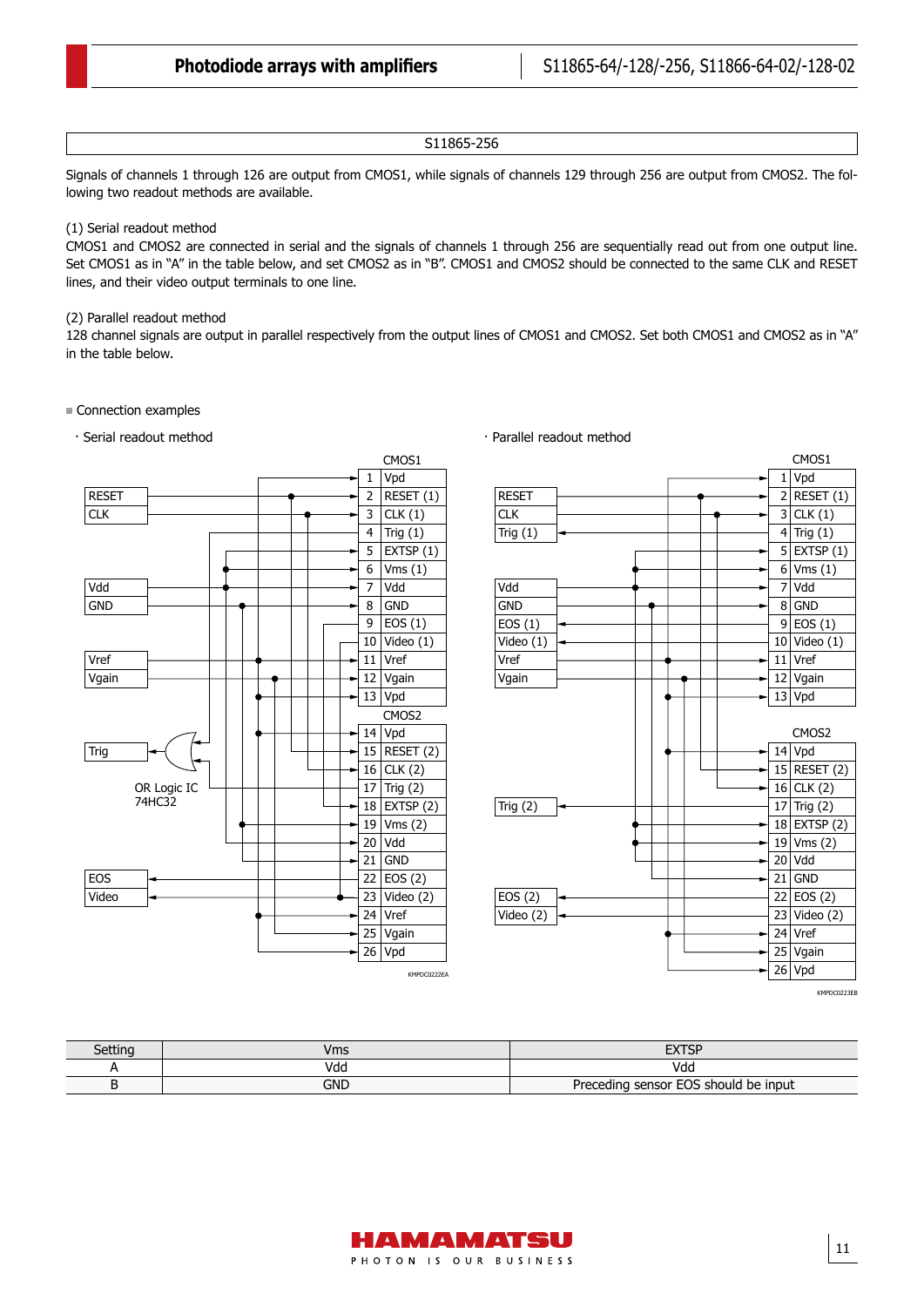#### **Readout circuit**

Check that pulse signals meet the required pulse conditions before supplying them to the input terminals. Video output should be amplified by an operational amplifier that is connected close to the sensor.

#### **Precautions for use**

- (1) The signal processing IC chip is protected against static electricity. However, in order to prevent possible damage to the IC chip, take electrostatic countermeasures such as grounding yourself, as well as workbench and tools. Also protect the IC chip from surge voltages from peripheral equipment.
- (2) Gold wires for wire bonding are very thin, so they easily break if subjected to mechanical stress. The signal processing IC chip and wire bonding section are covered with resin for protection. However, never touch these portions. Excessive force, if applied, may break the wires or cause malfunction.

Blow air to remove dust or debris if it gets on the protective resin. Never wash them with solvent.

Signals may not be obtained if dust or debris is left or a scratch is made on the protective resin, or the signal processing IC chip or photodiode array chip is nicked.

(3) The photodiode array characteristics may deteriorate when operated at high humidity, so put it in a hermetically sealed enclosure or case. When installing the photodiode array on a board, be careful not to cause the board to warp.

#### **Related information**

[www.hamamatsu.com/sp/ssd/doc\\_en.html](http://www.hamamatsu.com/sp/ssd/doc_en.html)

- **Precautions**
- ∙ Disclaimer
- ∙ Unsealed products
- ∙ Image sensors

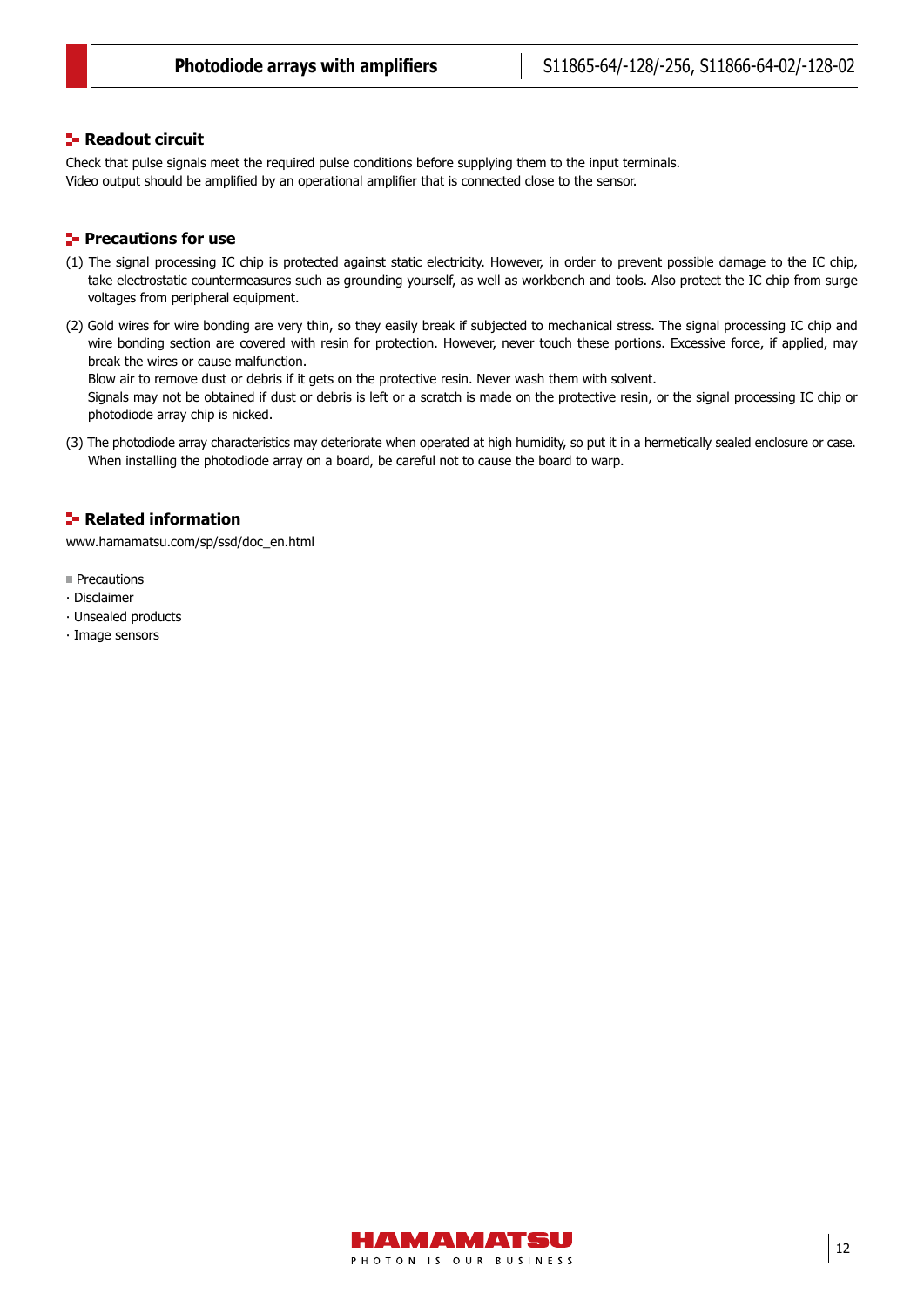#### Driver circuit C9118-01 (sold separately)

The CMOS driver circuit is designed for S11865/S11866 series photodiode arrays with amplifier. The C9118-01 operates a photodiode by just inputting two signals (M-CLK and M-RESET) and a signal +5 V supply.

#### **Features**

- **Single power supply (+5 V) operation**
- **Operation with two input signals (M-CLK and M-RESET)**
- **Compact: 46 × 56 × 5.2 t mm** Block diagram





#### **Block diagram**

KACCC0643EB